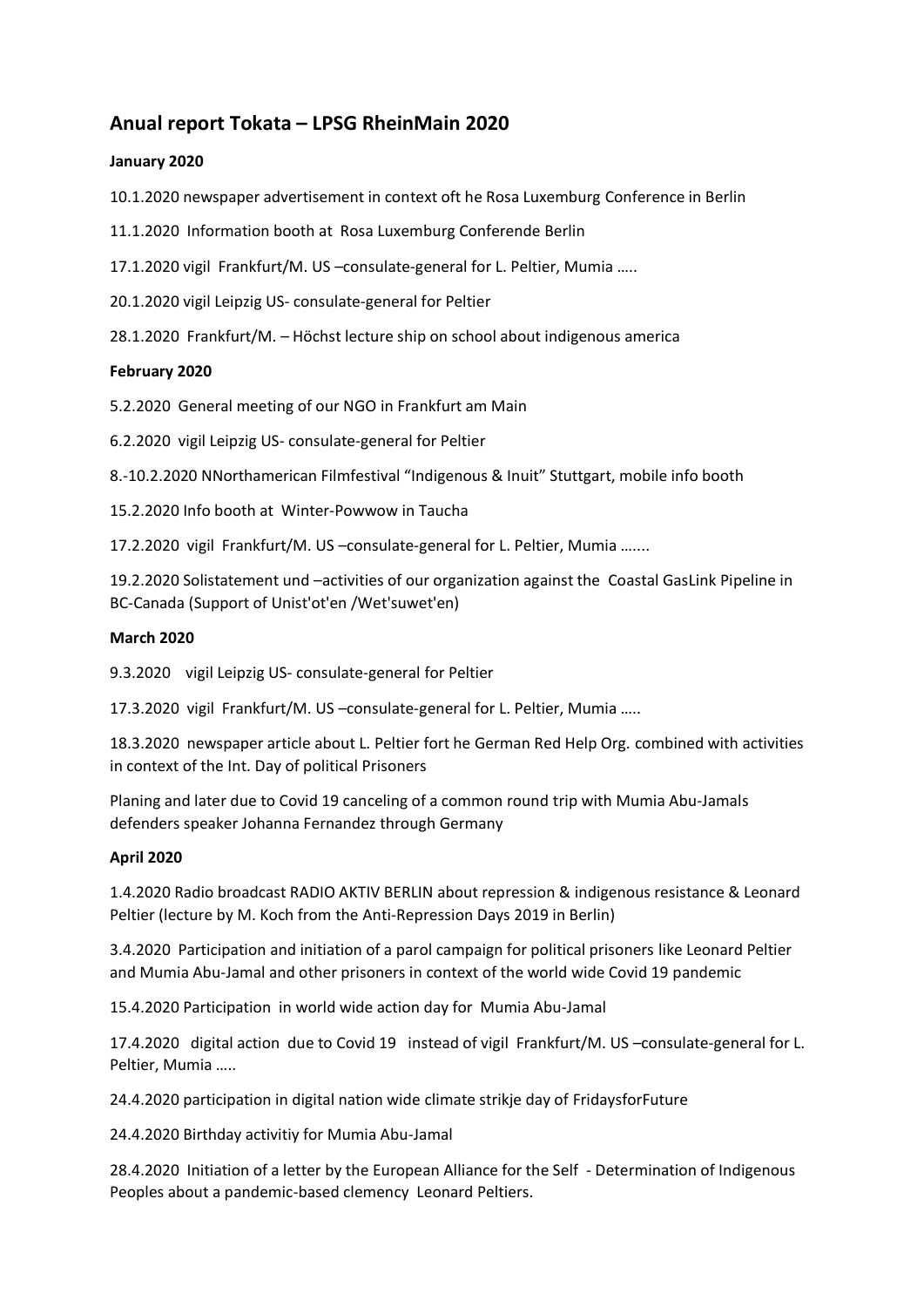30.4.2020 vigil Leipzig US- consulate-general for Peltier

#### **May 2020**

6.5.2020 Start of our donation campaign to support indigenous Covid 19-health projects

7.5.2020 Start of our Mouth-Nose-Protective-Mask – Action with a printed Free Peltier Logo as support of our Covid 19-Donation campaign and Legal Funds for L. Peltier

17.5.2019 vigil Frankfurt/M. US –consulate-general for L. Peltier, Mumia …..

17.5.2020 Live – Radio Broadcast at RADIO RHEINWELLE WIESBADEN about the engagement of our NGO

20. 5.2020 vigil Leipzig US- consulate-general for Peltier

#### **June 2020**

3.6.2020 Participation in BLACK LIVE MATTERS AKTION in Frankfurt am Main

17.6.2020 vigil Frankfurt/M. US –consulate-general for L. Peltier, Mumia …..

17.6.2020 vigil Düsseldorf for L. Peltier (start of monthly vigils in Coop. mit GfbV- Society for threatened Peoples)

26.6.2020 Live-Videopresentation on YouTube as digital Oglala Commemoration Day 2020

26. 6.2020 vigil Leipzig US- consulate-general for Peltier

#### **Juli 2020**

17.7.2020 vigil Frankfurt/M. US –consulate-general for L. Peltier, Mumia …..

22.7.2020 vigil Leipzig US- consulate-general for Peltier

29.7.2020 vigil Düsseldorf for L. Peltier

#### **August 2020**

17.8.2020 vigil Leipzig US- consulate-general for Peltier

17.8.2020 vigil Frankfurt/M. US –consulate-general for L. Peltier, Mumia …..with special guests from the Peltier vigil Düsseldorf

26.8.2020 vigil Düsseldorf for L. Peltier

30.8.2020 20 Years – Anniversary of our organization LPSG RheinMain/Tokata-LPSG RheinMain: edition of Info-Sheed and YouTube Live-Premiere of a special VideoSlideShow

#### **September 2020**

6.9.2020 vigil in Cologne for L. Peltier with special informations about the situation of the Mapuche People

6.9.2020 Start 9. Reading- & Lecture Tour "RESIST-TOUR" at Barrio OBEN / Dannenröder Forest

9.9.2020 Radio Broadcast RADIO X – ABS Magazin about the August vigil in Frankfurt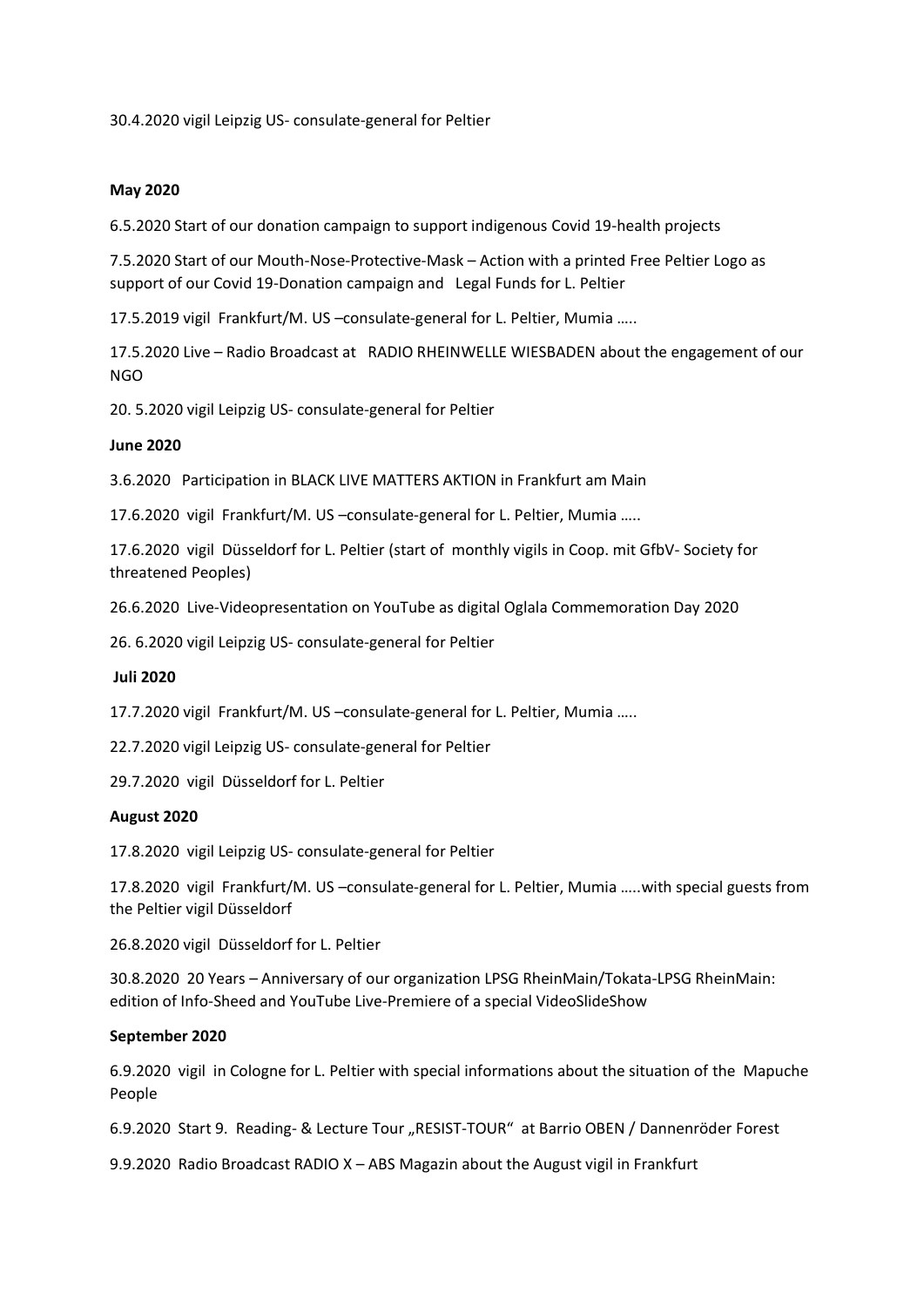11.9.2020 Wiesbaden: Solidarity adress in context of the campaigns against A 49 (Interstate) in front of the Parliament and Ministry of Economics HESSEN (reading solidarity adresses from indigenous people)

11.9.2020 vigil Leipzig US- consulate-general for Peltier

12. 9.2020 Info booth at Leipziger Petersstrasse due to Leonards birthday, incl. visit by Germans singer/&songwriter Konstantin Wecker

12.9.2020 vigil in Cologne for L. Peltier

12.9.2020 VideoSlideshow due to L. Peltiers 76. Birthday live on YouTube

17.9.2020 vigil Frankfurt/M. US -consulate-general for L. Peltier in context of his 76<sup>th</sup> birthday

22.9.2020 9. Reading- & Lecture Tour "RESIST-TOUR" in Lützerath (vigil at highway B 277)

23.9.2020 9. Reading- & Lecture Tour "RESIST-TOUR" & vigil Düsseldorf for L. Peltier 24.9.2020 9. Lesereise RESIST-TOUR at Hambacher Forest

25.9.2020 Participation in Global Climate Day in Mönchen Gladbach

28.9.2020 Start of our Fall/Winter 2020/2021 Donation Campaign (ending 15.1.2021) for various indigenous projects

#### **October 2020**

3.10.20209. Reading- & Lecture Tour "RESIST-TOUR" at Hambacher Forest in context of a Critical Whiteness Camp

14.10.2020 vigil Leipzig US- consulate-general for Peltier

17.10.2020 vigil Frankfurt/M. US –consulate-general for L. Peltier, Mumia …..

18.10.2020 Participation in demonstration in context of the anniversary of social revolt in Chile

21.10.2020 vigil Düsseldorf for L. Peltier

25.10.2020 9. Reading- & Lecture Tour "RESIST-TOUR", lecture and reading a solidarity letter Leonard Peltiers tot he people in the coal mining area (ALLE DÖRFER BLEIBEN – Keyenberg)

## **November 2020**

13.11.2020 Video Conference EUROPEAN ALLIANCE FOR THE SELF DETERMINATION OF INDIGENOUS PEOPLE

11.11.2020 vigil Leipzig US- consulate-general for Peltier

17.11.2020 vigil Frankfurt/M. US –consulate-general for L. Peltier, Mumia …..

25.11.2020 vigil Düsseldorf for L. Peltier

25.11.2020 Live-Radio Broadcast RADIO X about Dannenröder Wald and repressions against environmental activists

27.11.2020 VideoSlideShow on YouTube about the development at the Dannenröder Forest, especially for our partner projects in Canada and in the USA

## **December 2020**

6.12.2020 Talking and reading of indigenous solidarity adresses at the Dannenröder Forest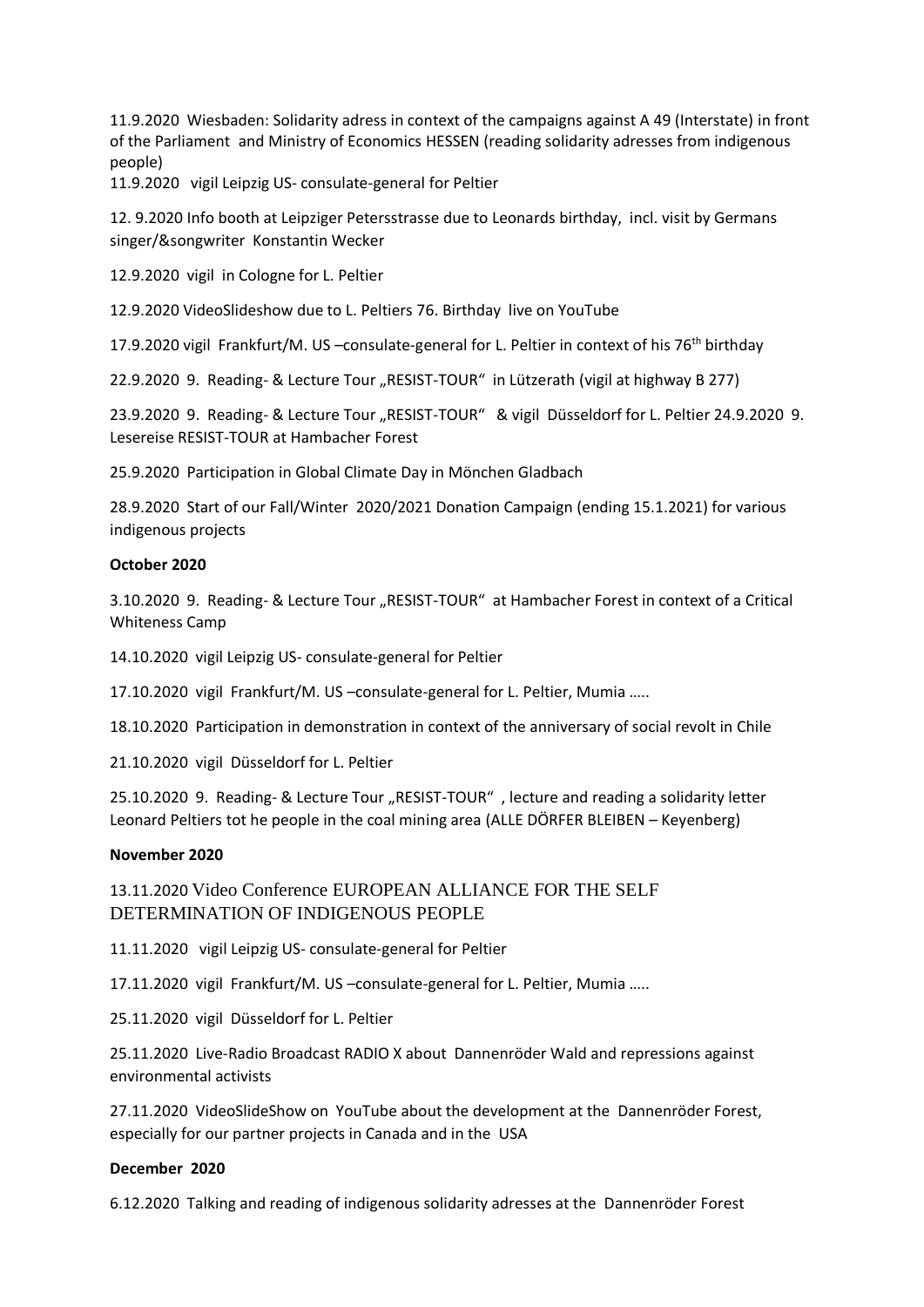10.12.2020 vigil Leipzig US- consulate-general for Peltier

17.12.2020 vigil Düsseldorf for L. Peltier canceled due to Covid 19 Pandemic

17.12.2020 vigil Frankfurt/M. US –consulate-general for L. Peltier, Mumia …..

17.12.2020 Mahnwache & Kundgebung at Prison JVA Ffm 3 against the repressions again environmental activists, reading indigenous solidarity adresses

## **also**:

Signature campaign f. Peltier,

advertisement of our book "Ein Leben für die Freiheit – Leonard Peltier und der indianische Widerstand….",

PR via Facebook – Homepage – Newsletter – Twitter,

Donation campaign for our cooperation projects for example Buffalo Field Campaign, Bear Cave Teenager Suicide Prevention, International Leonard Peltier Defence Group, Oglala Commemoration Comm. (for Peltier activities), Cedar Face Foundation (juridical help-, health-, educational - und other advices for Natives); Lakota Peoples Law Proj. (legal fund, social project, Covid 19 Prevention),

Summer donation campaign for various. Indigenous Covid 19-help projects in the Menominee-, Pine Ridge-, Cheyenne River-, Navajo- & Hopi Reservation, in Brazil and Columbia,

Participation in struggles against environmental destruction for example Dannenröder Forst and at the coal mining areas Garzweiler and Hambach, against nuclear transports - therefor initiation of soli actions of our indigenous [USA, Canada, Chile, Argentinia],

Video Confernces EUROPEAN ALLIANCE FOR THE SELFDETERMINATION OF INDIGENOUS PEOPLE,

Mouth Nose Protective Mask Production with FREE PELTIER logo

## **Preview 2021:**

Our fight must go on…..

- Support work for Leonard Peltier
- 10th Reading and Lecture Tour "Ein Leben für die Freiheit …… GLOBAL JUSTICE TOUR"
- monthly vigils in Düsseldorf, Leipzig und Frankfurt am Main
- Concerts with indigenous musicians
- school lecture ships
- info booths at various events
- newspaper articles and -advertisement, PR
- donation campaigns for our indigenous partner projects
- integration of our work into intersectoral strategies of social movements
- cooperation with partner projects European- and world wide
- Support of activities with Mapuche und Zapatista people